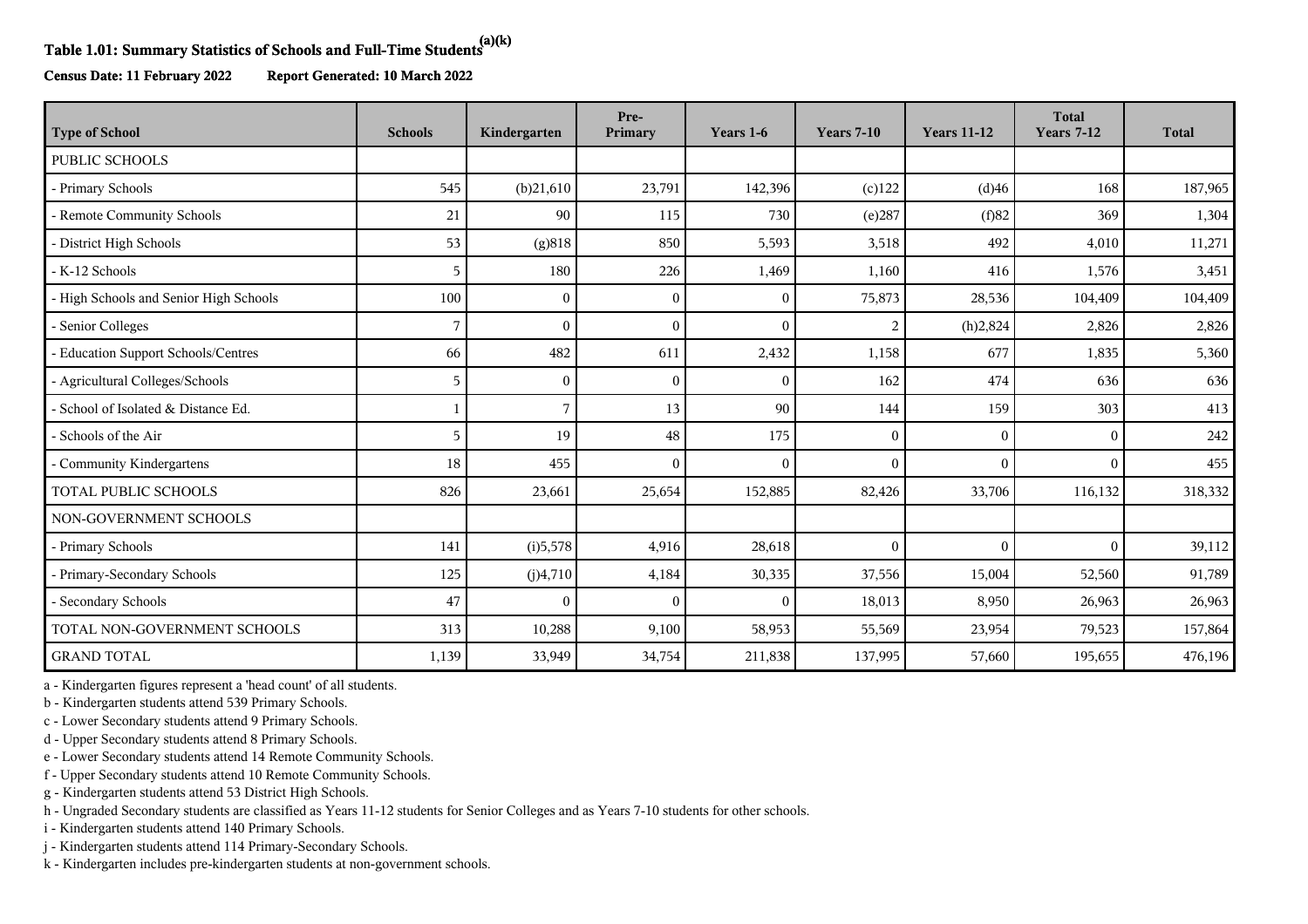## **Table 1.01: Summary Statistics of Metropolitan Schools and Full-Time Students(a)(k)**

**Census Date: 11 February 2022 Report Generated: 10 March 2022**

| <b>Type of School</b>                  | <b>Schools</b> | Kindergarten | Pre-<br>Primary | Years 1-6    | <b>Years 7-10</b> | <b>Years 11-12</b> | <b>Total</b><br><b>Years 7-12</b> | <b>Total</b> |
|----------------------------------------|----------------|--------------|-----------------|--------------|-------------------|--------------------|-----------------------------------|--------------|
| <b>PUBLIC SCHOOLS</b>                  |                |              |                 |              |                   |                    |                                   |              |
| - Primary Schools                      | 364            | $(b)$ 17,735 | 19,509          | 115,713      | (c)0              | (d)0               | $\Omega$                          | 152,957      |
| - District High Schools                | 2              | (g)95        | 100             | 637          | 720               | $\Omega$           | 720                               | 1,552        |
| - K-12 Schools                         |                | 34           | 68              | 395          | 321               | 119                | 440                               | 937          |
| - High Schools and Senior High Schools | 72             | $\Omega$     | $\left($        | $\mathbf{0}$ | 61,200            | 23,490             | 84,690                            | 84,690       |
| - Senior Colleges                      | 5              |              |                 | $\mathbf{0}$ | 2                 | (h)1,953           | 1,955                             | 1,955        |
| - Education Support Schools/Centres    | 53             | 459          | 577             | 2,225        | 948               | 571                | 1,519                             | 4,780        |
| - School of Isolated & Distance Ed.    |                |              | 13              | 90           | 144               | 159                | 303                               | 413          |
| - Community Kindergartens              | 15             | 343          |                 | $\theta$     | $\theta$          | $\Omega$           | $\Omega$                          | 343          |
| TOTAL PUBLIC SCHOOLS                   | 513            | 18,673       | 20,267          | 119,060      | 63,335            | 26,292             | 89,627                            | 247,627      |
| NON-GOVERNMENT SCHOOLS                 |                |              |                 |              |                   |                    |                                   |              |
| - Primary Schools                      | 95             | (i)4,464     | 3,926           | 22,850       | $\mathbf{0}$      | $\mathbf{0}$       | $\theta$                          | 31,240       |
| - Primary-Secondary Schools            | 86             | (j)3,972     | 3,468           | 25,194       | 32,419            | 13,555             | 45,974                            | 78,608       |
| - Secondary Schools                    | 33             | $\Omega$     | 0               | $\mathbf{0}$ | 14,472            | 7,633              | 22,105                            | 22,105       |
| TOTAL NON-GOVERNMENT SCHOOLS           | 214            | 8,436        | 7,394           | 48,044       | 46,891            | 21,188             | 68,079                            | 131,953      |
| <b>GRAND TOTAL</b>                     | 727            | 27,109       | 27,661          | 167,104      | 110,226           | 47,480             | 157,706                           | 379,580      |

a - Kindergarten figures represent a 'head count' of all students.

b - Kindergarten students attend 362 Primary Schools.

c - Lower Secondary students attend 0 Primary Schools.

d - Upper Secondary students attend 0 Primary Schools.

e - Lower Secondary students attend 0 Remote Community Schools.

f - Upper Secondary students attend 0 Remote Community Schools.

g - Kindergarten students attend 2 District High Schools.

h - Ungraded Secondary students are classified as Years 11-12 students for Senior Colleges and as Years 7-10 students for other schools.

i - Kindergarten students attend 94 Primary Schools.

j - Kindergarten students attend 80 Primary-Secondary Schools.

k - Kindergarten includes pre-kindergarten students at non-government schools.